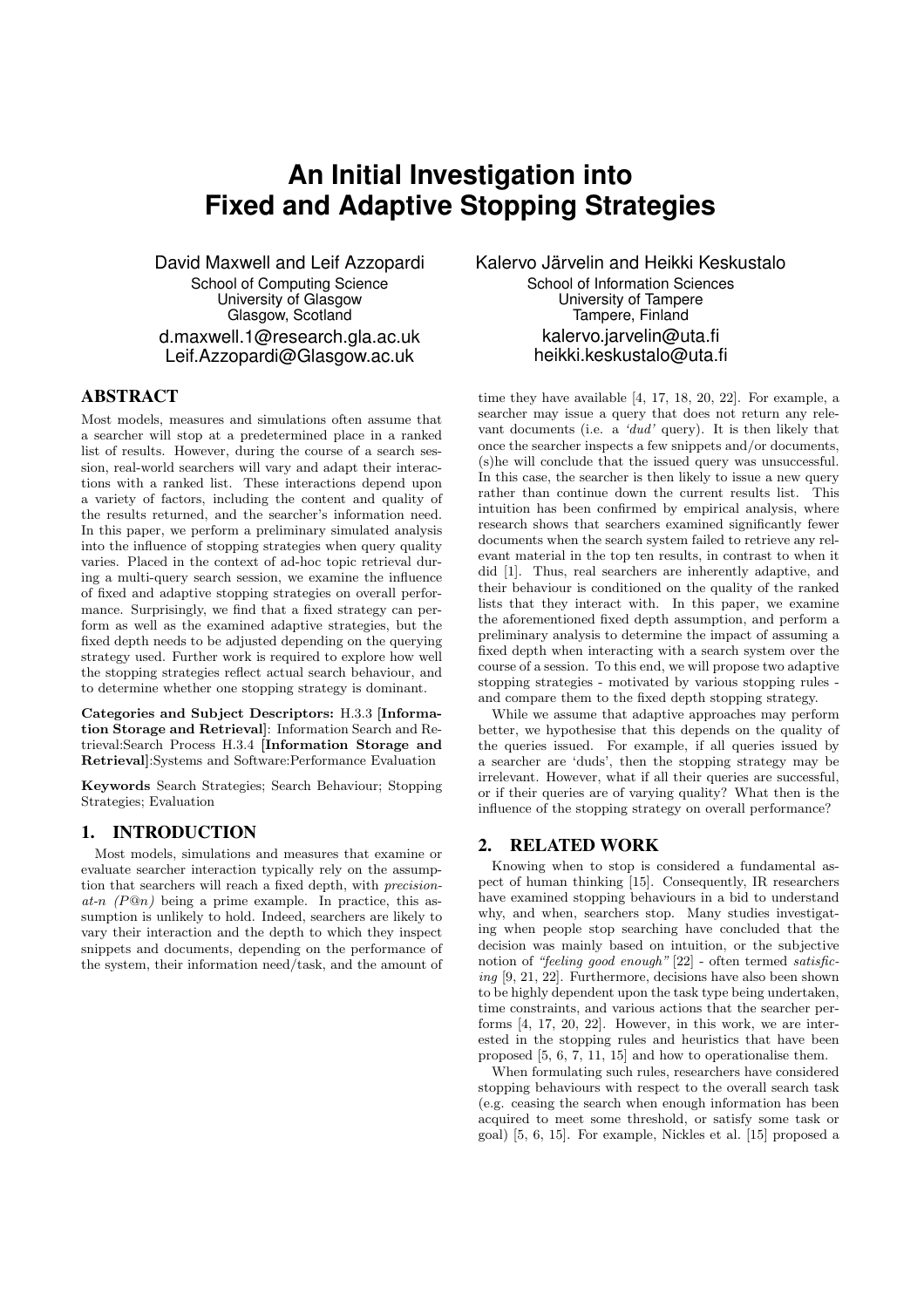number of rules investigating the sufficiency of information: the *mental list rule*, where searchers construct a mental list of criteria about a given item (such as a car) that must be satisfied before stopping; the *representational stability rule*, where a searcher continues to examine information until the underlying mental model that they possess of the topic begins to stabilise; the *difference threshold rule*, where a searcher sets an *a priori* difference level to gauge when he or she is not learning anything new; and the *magnitude threshold rule*, where a searcher has a cumulative amount of information that must be reached before he or she stops.

Other work focuses on stopping behaviour at the query level (e.g. whether the searcher continues to examine documents, or decides to submit a new query) [7, 11]. For example, Cooper [7] devised two stopping rules for examining a list of ranked results: the *frustration point rule*, where a searcher stops after a certain number of non-relevant documents are encountered; and the *satisfaction stopping rule*, where searchers would stop when a certain number of relevant documents were obtained. Later, Cooper [8] developed rules using *utility theory*, positing that searchers stop examining documents once the effort of examining another document outweighs the benefit of moving to a new results list. Similar rules can be obtained from *Search Economic Theory* [1] and *Information Foraging Theory* [16].

In this work, we focus on query level stopping rules and implement two variations of the frustration point rule to explore the relationship between stopping strategies and query performance. This rule was also implemented by Lin and Smucker [12]. When navigating similar documents, their simulated searchers stopped after seeing two contiguous nonrelevant documents. Our work however considers different implementations, and explores a range of stopping thresholds for ad-hoc topic retrieval.

#### 3. EXPERIMENTAL METHOD

To explore the influence of the stopping strategy on overall performance, we conducted a number of simulations where we varied the stopping strategy and querying strategy. This was to determine which stopping strategy achieved the best performance when the quality of queries was varied. Our simulations consisted of 'searchers' performing ad-hoc topic retrieval over a series of topics on two TREC collections.

Corpora, Topics and System: We used two test collections: *TREC AQUAINT* with the *TREC 2005 Robust Track* topics, and *TREC WT2g* with the *TREC Ad-Hoc and Small Web* topics. Both topic sets were comprised of 50 topics. Each collection was indexed using the Whoosh IR toolkit<sup>1</sup>, where stopwords<sup>2</sup> were removed and Porter stemming applied. The retrieval model used was PL2  $(c = 10.0)$ .

#### 3.1 Simulations

While various methods have been proposed to model or simulate session-based retrieval [2, 3, 14, 19], we utilise an adaption of the method proposed by Baskaya et al. [3] as follows. A searcher *(1)* issues a query to the system, and then *(2)* proceeds to examine the first/next result snippet, or decides to issue a new query (back to *(1)*). If a given snippet is considered relevant, *(3)* the document is examined. If said document is considered relevant, *(4)* it is marked as

Table 1: Summary of interaction times (in seconds) used for the simulations in this study.

| Time Required to                              | Seconds |
|-----------------------------------------------|---------|
| issue a query                                 | 15.1    |
| undertake an initial results page examination | 11      |
| examine an individual snippet.                | 1.3     |
| examine a document                            | 21.45   |
| mark a document as relevant                   | 2.57    |

such, and the searcher returns to *(2)*. If either a snippet or document are considered non-relevant, the searcher returns to *(2)* - with the document remaining unmarked.

Experimental Setup: At *(2)*, Baskaya et al. [3] assumed in one of their baselines a fixed depth of ten. In this paper, we consider a range of fixed depths *n*. In addition, we also include two adaptive stopping strategies (see Section 3.2). To generate queries of varying quality, we will employ a range of strategies as suggested by Keskustalo et al. [10] (see Section 3.3). To determine the relevance of a document, the corresponding TREC relevance assessments are typically used. Here, the action/decision of clicking on a relevant snippet or marking a relevant document is determined in a probabilistic manner. In this work, we used the probabilities of clicking on a (non)relevant snippet and the probabilities of marking a document as (non)relevant from the study performed by Smucker and Clarke [18]. In previous work, for each run, whether a document is examined or marked relevant is determined on the fly. This means that for the same query (or even a different query), the same snippet/document can be considered relevant and then non-relevant, or vice versa. In this paper, we pre-compute whether a document is considered relevant or not *a priori*, so that for different thresholds, depths and other factors, the same judgements are made for each run. This means we can perform a pairwise comparison, thus reducing the total number of simulations required.

Finally, the goal of the search task is to find as many relevant documents in a fixed time period of 1200 seconds (20 minutes). For each action performed during the simulation, the times in Table 1 were used. The estimates for each action were obtained from a user study we performed with 48 subjects over the TREC 2005 Robust Track [13].

## 3.2 Stopping Strategies

We considered three stopping strategies - the default fixed depth strategy (*SS1*), and two other strategies based on the frustration point rule (*SS2* & *SS3*) [7].

*SS1 (Fixed Depth):* This fixed stopping strategy encodes the heuristic that a searcher will stop examining a results list after they have viewed  $x_1$  snippets, regardless of their relevance to the given topic.

*SS2 (Total Non-Relevant):* Under this stopping strategy, the searcher will stop once they have observed  $x_2$  nonrelevant snippets. If a snippet has been previously seen and was considered non-relevant, it is included in the count.

*SS3 (Contiguous Non-Relevant):* Similar to *SS2* above, the searcher will stop using this strategy when they observe *x*<sup>3</sup> non-relevant documents *in a row*. As above, previously seen non-relevant snippets are included in the count.

For this analysis, we set the thresholds  $(x_1, x_2 \& x_3)$  to be 1-20 in steps of 1, and 25-50 in steps of 5. The final value of 50 was sufficiently deep enough such that if a simulated

 $^{\rm 1}$ https://pypi.python.org/pypi/Whoosh/

 $^2$  Fox's classical stopword list was used. Refer to  ${\tt http://git.io/vT3So}$ for the complete list.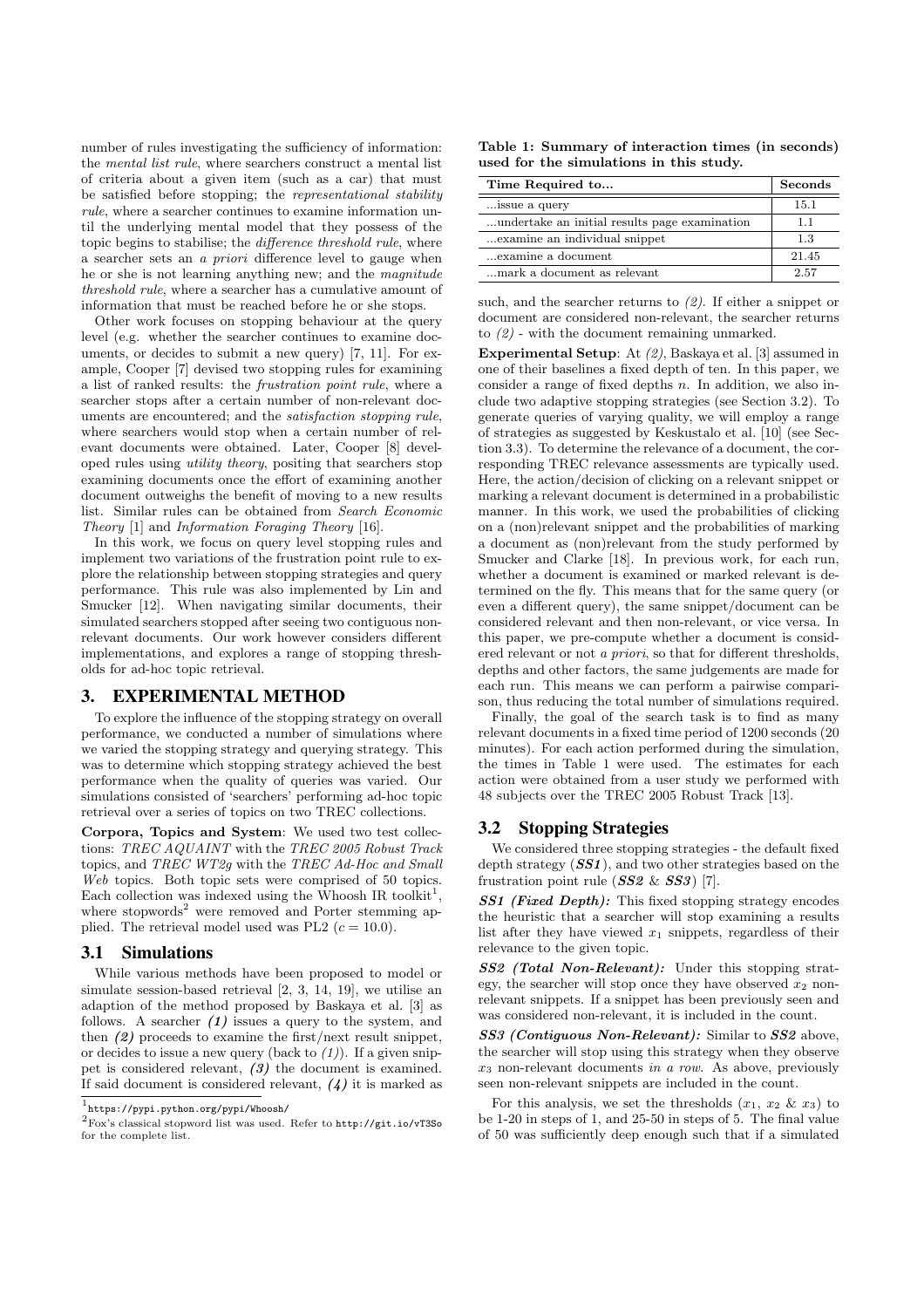searcher only issued one query and examined all documents, they would run out of time. Note that for *SS1*, *x*<sup>1</sup> corresponds to the maximum depth per query, whereas for *SS2* and *SS3*, *x*<sup>2</sup> and *x*<sup>3</sup> represent the minimum depth per query. For example, when  $x_2 = 3$ , a searcher is willing to tolerate three non-relevant snippets. However, they may see two relevant snippets in the process, and thus stop at a depth of five. In our results, we will report the average depth per query for each  $x_i$ . This will therefore allow us to compare across the three implemented stopping strategies.

# 3.3 Querying Strategies and Selection

Keskustalo et al. [10] define and analyse a number of different querying strategies. For the purposes of this paper, we have selected the best performing querying strategy (referred to as *QS3*, consisting of two *pivot terms* and one other term), and the worst performing querying strategy (referred to as *QS1*, consisting of a series of single terms) [3]. These querying strategies were used to determine how the different stopping strategies performed when combined with differing querying quality. We also implemented a blended querying strategy *QS1+3*, which interleaved the queries generated by *QS1* and *QS3*. *QS1+3* was implemented to determine how robust the different stopping strategies were against poor performing (or 'dud') queries.

Queries were generated as follows. For each topic, the title and description were used to create a *Maximum Likelihood Estimate (MLE)* language model, i.e. *p*(*term|topic*). For *QS1*, we then extracted a list of all single terms, ranking them according to this probability. For *QS3*, we took all two term combinations of the title terms, and selected the pair with the highest joint probability as the pivot. A list of three term candidate queries *q* was then constructed by appending another term from the topic to the pivot. These were then ranked according to  $p(q | topic)$ .

### 4. RESULTS

Figure 1 plots the mean depth per  $\operatorname{query}{}^{3}$  versus the rate of gain per second (averaged over all sessions and topics), given each threshold value for the AQUAINT collection<sup>4</sup>. All nine combinations of the aforementioned querying strategies  $(QS1, QS1+3 \& QS3)$  and stopping strategies  $(SS1,$ *SS2* & *SS3*) are shown. From the plots, we can see that the adaptive stopping strategies (*SS2* & *SS3*) generally outperformed the fixed depth strategy (*SS1*), regardless of the querying strategy employed, or the depth attained.

Table 2 reports the maximum gain attained across each of the stopping and querying strategies for both AQUAINT and WT2g, together with the thresholds  $(x_i)$  and mean depth per query (*d*). To determine whether one stopping strategy outperformed another, we performed a series of paired t-tests comparing each stopping strategy with a given querying strategy (e.g. *SS1* & *QSx* vs. *SS2* & *QSx*). We found that there were no significant differences at  $p = 0.05$ .

To examine why this was the case, given that adaptive strategies should be intuitively more successful, we evaluated the retrieval performance of the queries that were issued during the simulation. Table 3 reports the mean retrieval performance metrics (*P*@5, *P*@10 & *P*@20) for



Figure 1: The mean depth per query versus the mean rate of gain per second for the AQUAINT collection, for each query and stopping strategy. Each point represents a particular threshold value, i.e. *xi*.

both collections and for each of the three querying strategies used (*QS1*, *QS1+3* & *QS3*). In line with previous work, the three-term querying strategy (*QS3*) outperformed the single-term strategy (*QS1*) [10], while blended *QS1+3* queries performed better than those generated by *QS1*, but worse than *QS3* queries. Notably, each querying strategy had a high variance. This resulted in 35-40% of queries issued under  $\overline{Q}S1$  achieving  $P@10 = 0$  ('dud' queries), while approximately 25% of queries under *QS1+3* and *QS3* were 'duds'. This suggests that our manipulation provided a mixture of highly performing and underperforming queries, yet the performance of the best cases for the fixed strategy were similar in overall gain to the adaptive strategies. This may be an artefact of the simulation as fixed interaction probabilities were used, whereas searchers may be more or less likely to click depending on the quality of the list (and the information scent [21]). In future work, we will examine how the behaviour of a searcher changes given the quality of the ranked list to provide a more grounded simulation.

When we examined the threshold for the fixed depth stopping strategy (*SS1*), we observed that it was quite high, ranging from 25-50. This range is much deeper than inspecting ten results per query, which is typically assumed in simulations [3]. Furthermore, real searchers are unlikely to know in advance the average performance of their queries or adopt only one particular querying strategy, so it is unlikely that a real searcher would subscribe to a fixed depth strategy. Similarly to *SS1*, *SS2* also requires a range of thresholds in order to achieve maximum gain. In contrast, *SS3* is more consistent, where thresholds range from three to five over both collections, depending on the querying strategy used.

 $^3\mathrm{The}$  depth for a query is the lowest item in the results list for which a simulated searcher examined the associated snippet of. Mean depth is averaged for all simulated searchers over each query issued.

 $4$ Similar plots were obtained for the WT2g collection.